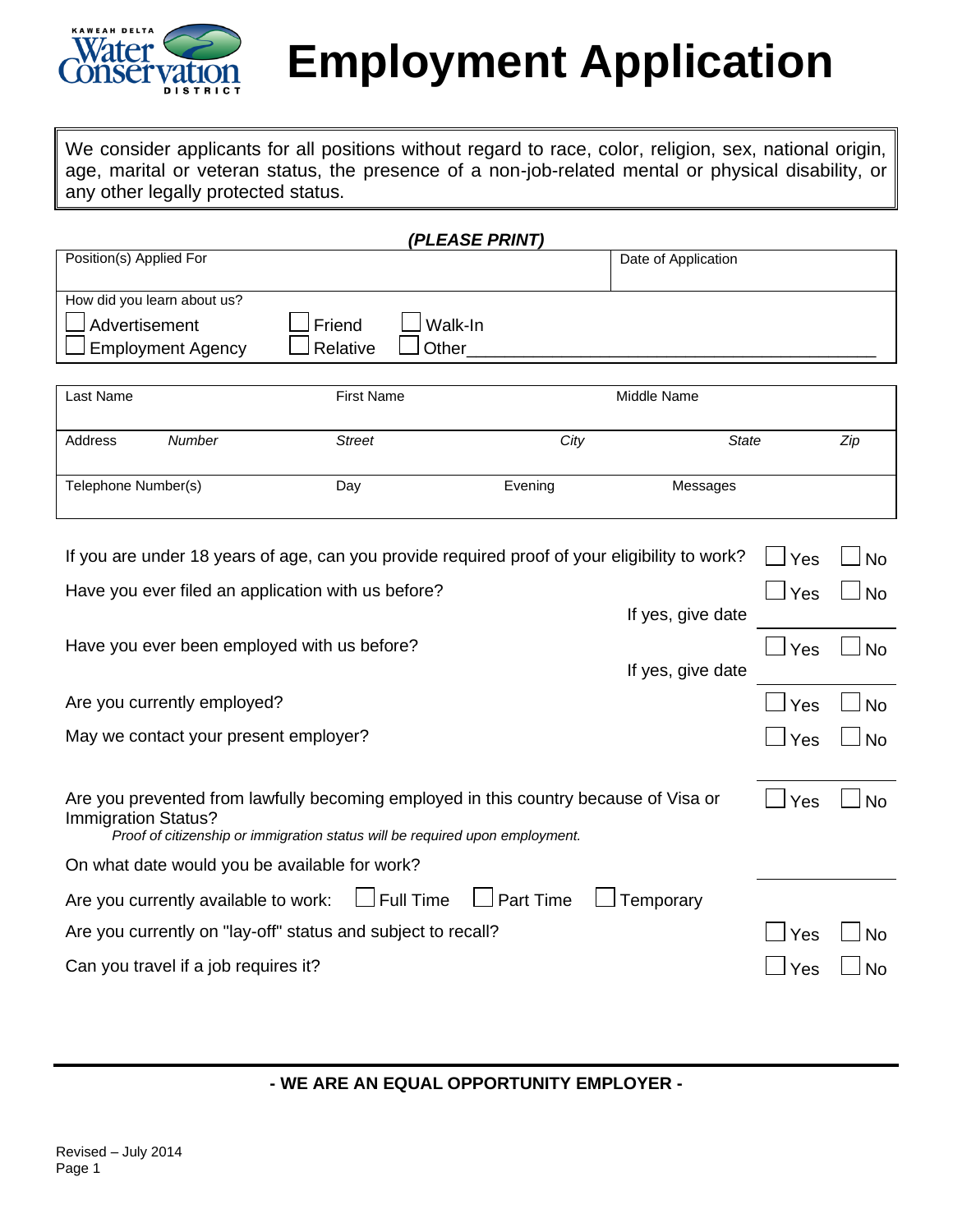# **Education**

|                                                                                                      | <b>High School</b> |    |    | Undergraduate<br>College/University* |  |   | Graduate/ Professional* |   |   |   |   |   |
|------------------------------------------------------------------------------------------------------|--------------------|----|----|--------------------------------------|--|---|-------------------------|---|---|---|---|---|
| School Name, Location and Phone<br>Number                                                            |                    |    |    |                                      |  |   |                         |   |   |   |   |   |
| <b>Circle Years Completed</b>                                                                        | 9                  | 10 | 11 | 12                                   |  | 2 | 3                       | 4 | 1 | 2 | 3 | 4 |
| Describe Course of Study                                                                             |                    |    |    |                                      |  |   |                         |   |   |   |   |   |
| Describe any specialized training,<br>apprenticeship, skills and extra<br>curricular activities      |                    |    |    |                                      |  |   |                         |   |   |   |   |   |
| Describe any honors you have received                                                                |                    |    |    |                                      |  |   |                         |   |   |   |   |   |
| State any additional information you feel<br>may be helpful to us in considering your<br>application |                    |    |    |                                      |  |   |                         |   |   |   |   |   |

\*Education beyond the requirements on the job description or not related to the job for which you are applying need not be listed.

| Indicate any languages, other than English, that you can speak, read and/or write. |                                             |  |  |  |  |  |  |
|------------------------------------------------------------------------------------|---------------------------------------------|--|--|--|--|--|--|
|                                                                                    | <b>FLUENT</b><br><b>FAIR</b><br><b>GOOD</b> |  |  |  |  |  |  |
| <b>SPEAK</b>                                                                       |                                             |  |  |  |  |  |  |
| <b>READ</b>                                                                        |                                             |  |  |  |  |  |  |
| <b>WRITE</b>                                                                       |                                             |  |  |  |  |  |  |

| List professional, trade, business or civic activities and offices held.<br>You may exclude memberships which would reveal sex, race, religion, national origin, age, ancestry, or handicap or other protected status: |  |  |  |  |
|------------------------------------------------------------------------------------------------------------------------------------------------------------------------------------------------------------------------|--|--|--|--|
|                                                                                                                                                                                                                        |  |  |  |  |
|                                                                                                                                                                                                                        |  |  |  |  |
|                                                                                                                                                                                                                        |  |  |  |  |
|                                                                                                                                                                                                                        |  |  |  |  |
|                                                                                                                                                                                                                        |  |  |  |  |
|                                                                                                                                                                                                                        |  |  |  |  |
|                                                                                                                                                                                                                        |  |  |  |  |
|                                                                                                                                                                                                                        |  |  |  |  |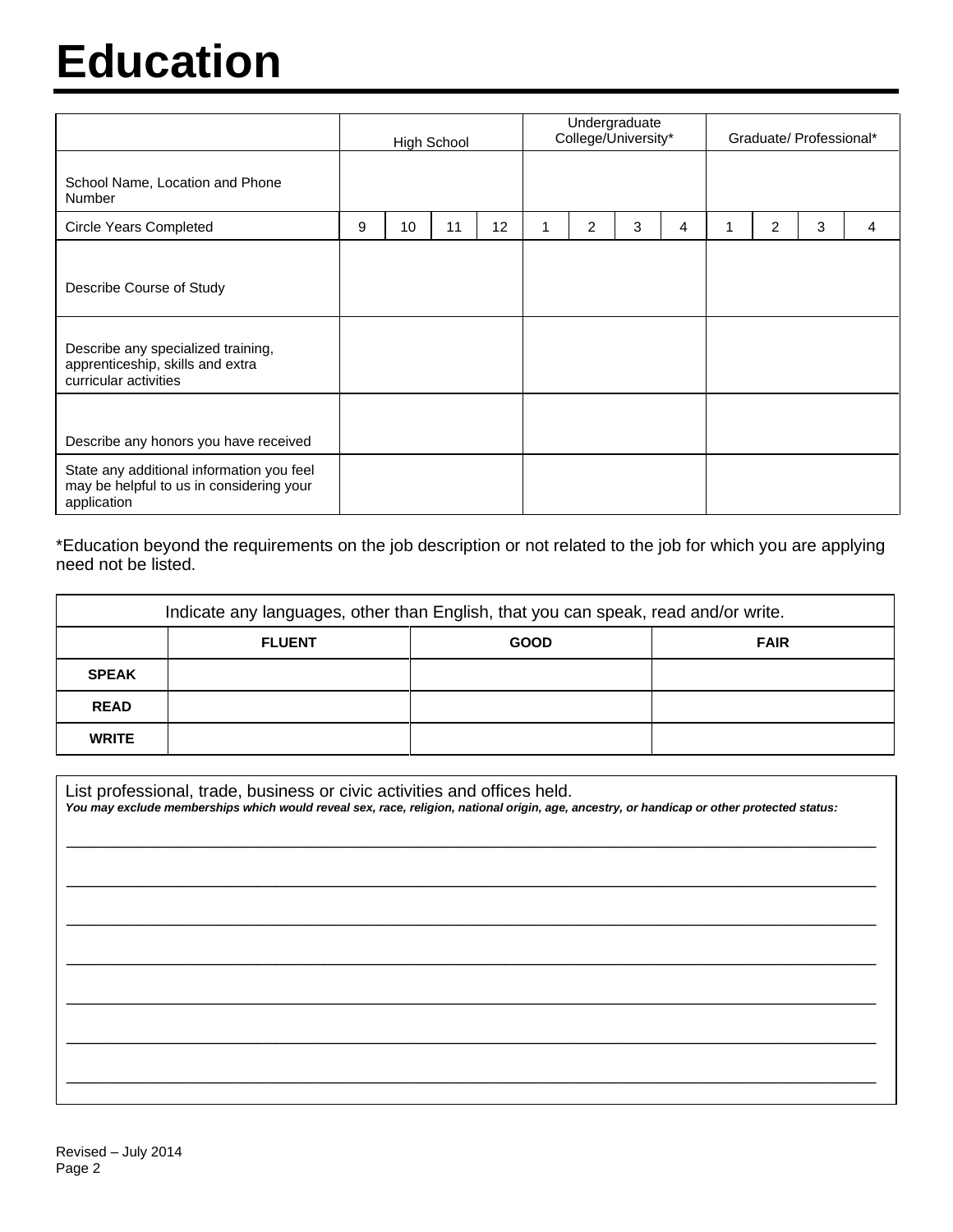# **Employment Experience**

Start with your present or last job. Include military service assignments and volunteer activities which relate to the job for which you are applying. You may exclude organizations which indicate race, color, religion, gender, national origin, mental or physical disability or other protected status.

| <b>Employer</b><br>1. |                                |            |                       | <b>Dates Employed</b> | <b>Work Performed</b> |
|-----------------------|--------------------------------|------------|-----------------------|-----------------------|-----------------------|
|                       |                                |            | From                  | To                    |                       |
|                       | Address<br>Telephone Number(s) |            |                       |                       |                       |
|                       |                                |            |                       |                       |                       |
|                       | Job Title                      |            |                       |                       |                       |
|                       |                                | Supervisor |                       |                       |                       |
|                       | Reason for Leaving             |            |                       |                       |                       |
| 2.                    | <b>Employer</b>                |            |                       | <b>Dates Employed</b> | <b>Work Performed</b> |
|                       |                                |            | From                  | To                    |                       |
|                       | Address                        |            |                       |                       |                       |
|                       | Telephone Number(s)            |            |                       |                       |                       |
|                       | Job Title                      | Supervisor |                       |                       |                       |
|                       | Reason for Leaving             |            |                       |                       |                       |
| 3.                    | <b>Employer</b>                |            | <b>Dates Employed</b> |                       | <b>Work Performed</b> |
|                       |                                |            | From                  | To                    |                       |
|                       | Address                        |            |                       |                       |                       |
|                       | Telephone Number(s)            |            |                       |                       |                       |
|                       | Job Title                      | Supervisor |                       |                       |                       |
|                       | Reason for Leaving             |            |                       |                       |                       |
| 4.                    | <b>Employer</b>                |            |                       | <b>Dates Employed</b> | <b>Work Performed</b> |
|                       |                                |            | From                  | To                    |                       |
|                       |                                | Address    |                       |                       |                       |
|                       | Telephone Number(s)            |            |                       |                       |                       |
|                       | Job Title                      | Supervisor |                       |                       |                       |
|                       | Reason for Leaving             |            |                       |                       |                       |

If you need additional space, please continue on a separate sheet of paper.

\_\_\_\_\_\_\_\_\_\_\_\_\_\_\_\_\_\_\_\_\_\_\_\_\_\_\_\_\_\_\_\_\_\_\_\_\_\_\_\_\_\_\_\_\_\_\_\_\_\_\_\_\_\_\_\_\_\_\_\_\_\_\_\_\_\_\_\_\_\_\_\_\_\_\_\_\_\_\_\_\_\_\_\_\_\_\_

\_\_\_\_\_\_\_\_\_\_\_\_\_\_\_\_\_\_\_\_\_\_\_\_\_\_\_\_\_\_\_\_\_\_\_\_\_\_\_\_\_\_\_\_\_\_\_\_\_\_\_\_\_\_\_\_\_\_\_\_\_\_\_\_\_\_\_\_\_\_\_\_\_\_\_\_\_\_\_\_\_\_\_\_\_\_\_

#### **Special Skills and Qualifications**

Summarize special job-related skills and qualifications acquired from employment or other experience.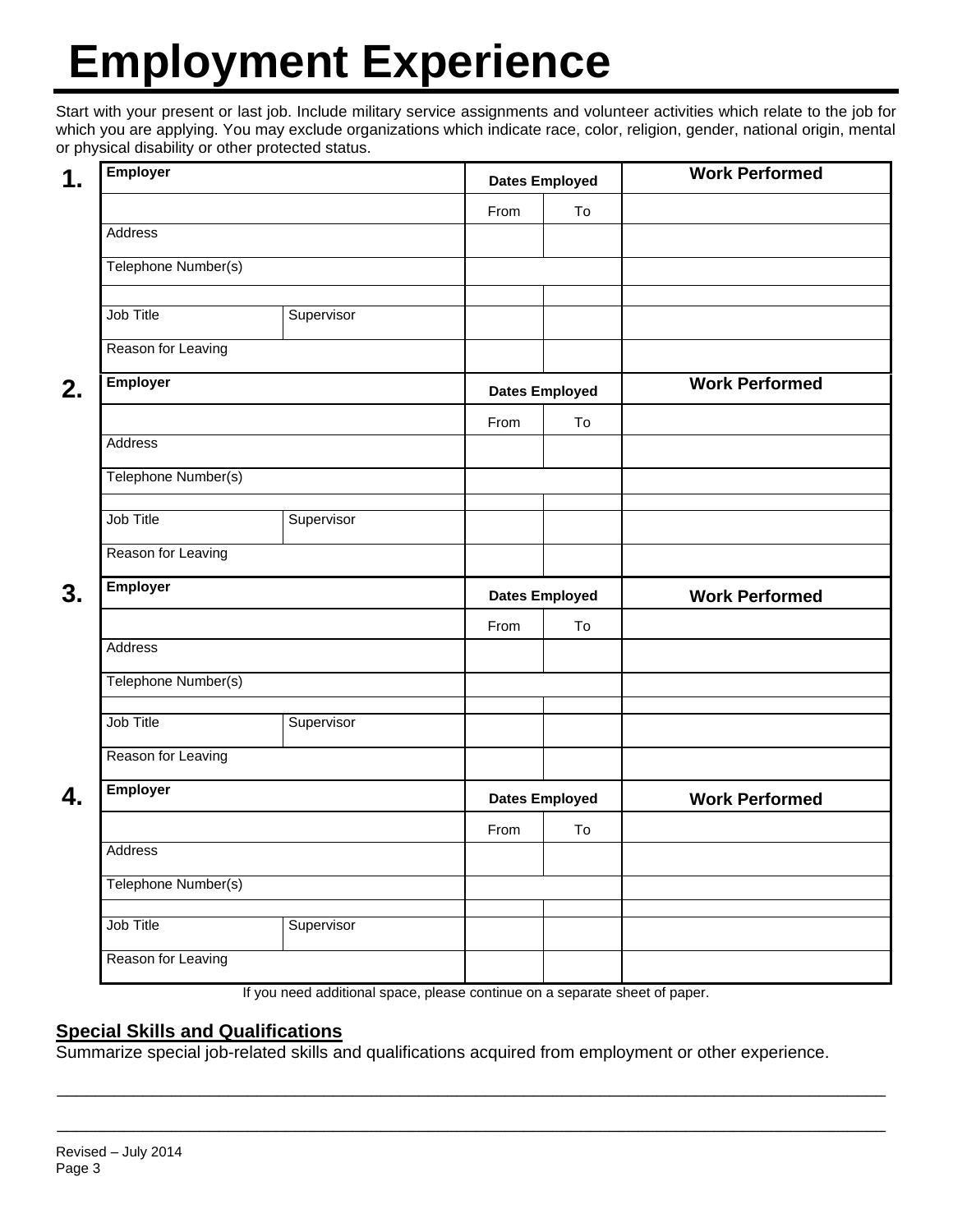### **References**

Give name, address and telephone number of three **business references** that are not related to you.

|    | <b>Name &amp; Relationship</b> | <b>Address</b> | Telephone<br>Number |
|----|--------------------------------|----------------|---------------------|
| 1. |                                |                |                     |
|    |                                |                |                     |
| 2. |                                |                |                     |
|    |                                |                |                     |
| 3. |                                |                |                     |
|    |                                |                |                     |

| Have you ever had any training in the United States military that is related to the job for<br>which you are applying? | $\Box$ Yes $\Box$ No |  |
|------------------------------------------------------------------------------------------------------------------------|----------------------|--|
|                                                                                                                        |                      |  |

| Do you have the physical and mental ability to perform the tasks on the <b>attached</b> (if applicable) job |            |  |
|-------------------------------------------------------------------------------------------------------------|------------|--|
| description, with or without accommodation?                                                                 | □ Yes □ No |  |

(If accommodation is necessary, please describe below)